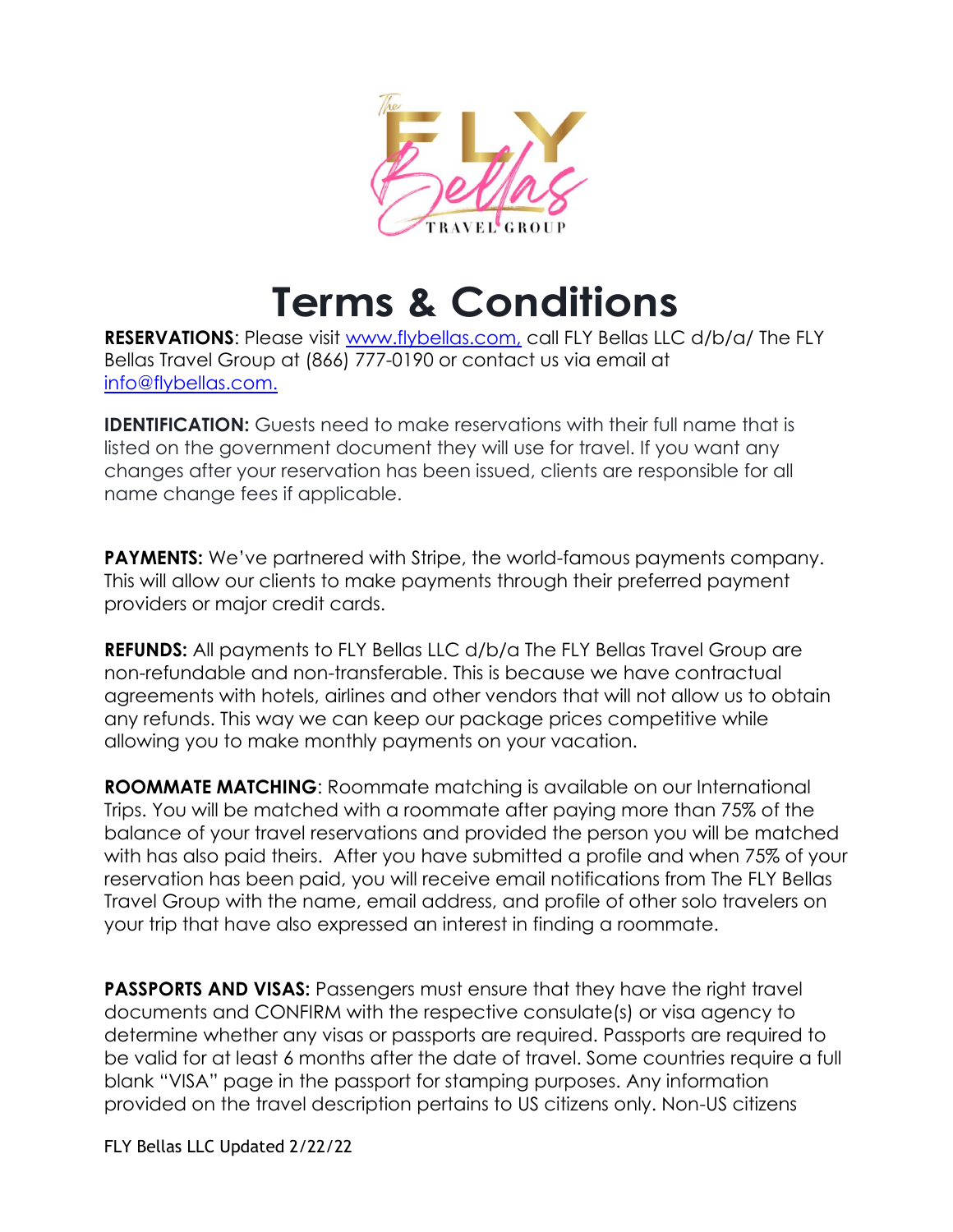should check with the respective consulate of the country(s) to be visited for current entry requirements. We strongly suggest all cruise passengers to hold a valid passport while cruising.

**TRAVEL PROTECTION:** We highly recommend Travel Protection as they help cover Trip Cancellation, Interruption and Baggage Loss and Medical Expenses too. Selection of a travel insurance provider is your responsibility. You can select insurance whether going on domestic and international trips. For Caribbean, Mexico and Cruises, we can add travel insurance to your package when making your reservations.

**TRAVEL DOCUMENTS:** 30-45 days before travel, travel documents are made available to you when the final payment has been received. Travel documents and travel instructions will be sent to you via email or mailed 30 days before your trip. If paper versions are requested, they'll arrive 14-21days from the date that we receive full payment; there is an additional fee for this service at (\$30). To ensure delivery of these important pieces of documentation make sure your complete street address is accurate (no PO boxes) so as not have any problems with their delivery.

**CHILDREN**: All travelers on a FLY Bellas Trip must be 21 years or over.

**PRICES:** All prices listed are per person based upon double (shared) and/ or single occupancy unless otherwise clearly specified. Prices do not include items of a personal nature such as laundry, alcohol, water, beverages, food (other than at all-inclusive resorts or were clearly specified), passport and visa fees, insurance, and foreign port taxes unless specifically indicated in the package inclusions. Prices are correct at the time of publication; however, as airfares continually fluctuate and classes of service may have limited capacity, tour package prices and availability will change accordingly. In case of human or computer error, FLY Bellas LLC and/or The FLY Bellas Travel Group reserves the right to re-invoice for the correct price or service. A full refund will be made to passengers who choose not to pay an increase, provided FLY Bellas LLC receives a written cancellation within five days of the price increase notification.

## **PAYMENTS&CANCELLATION**

**Deposit:** A deposit is due at the time of reservation. All deposits are nonrefundable and non-transferrable. All reservations (except where specified) will require a deposit and will be clearly noted the amount due and monthly payment plan.

**Full Payment:** All reservations can be paid in full at time of booking as long as the trip still has available space.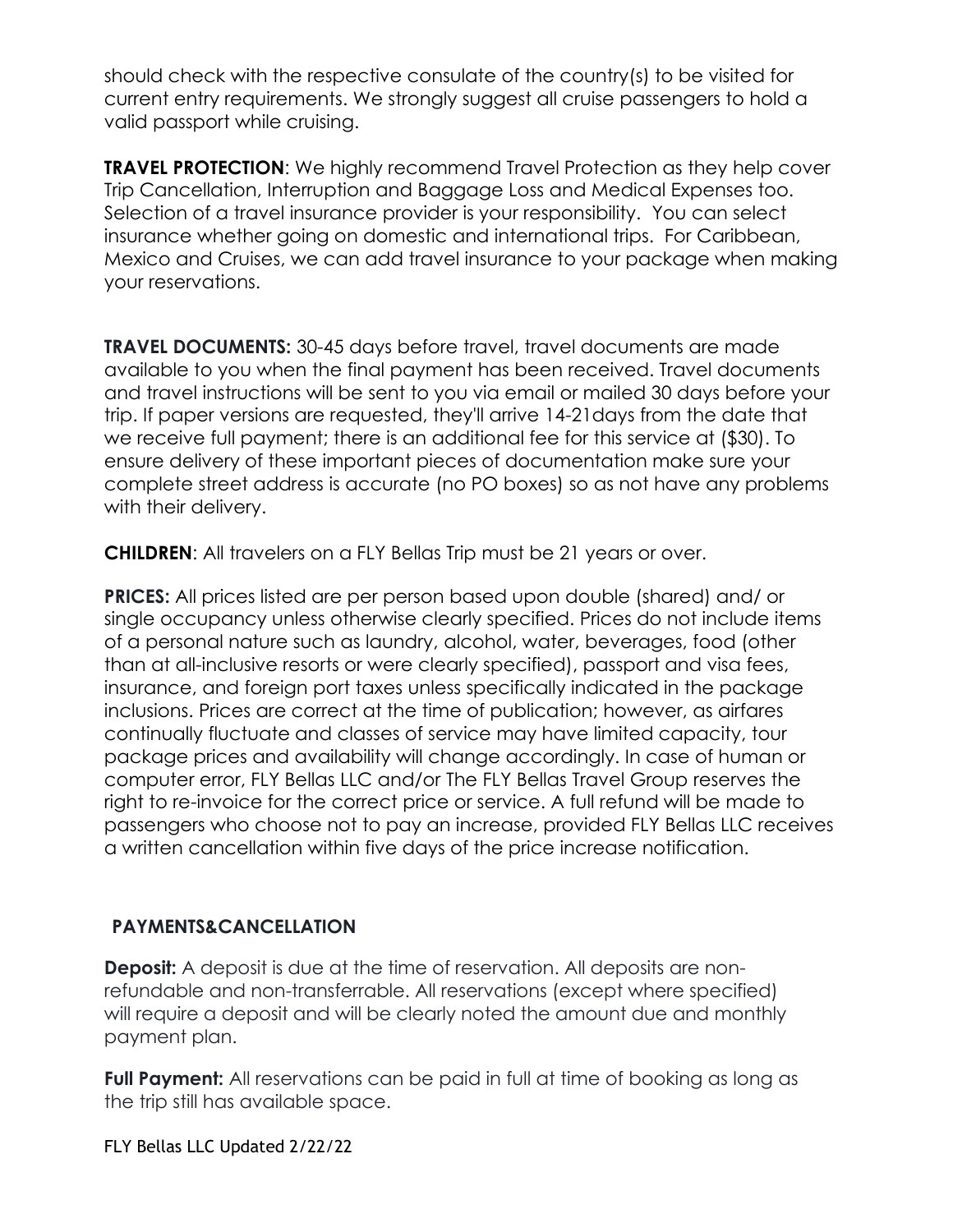**Late Payment:** If there is any outstanding balance by the Final Payment Due date listed on your invoice, a late fee will automatically be added to your invoice one day after your final payment date. Late fees vary. Please see each individual tour description for late fee cost.

**Reinstatement of Reservations:** If your travel reservations have been cancelled, and you notify us within 14 days that you want to reinstate your reservations, a service reinstatement fee of \$50 (\$200 for international tours) will be added to your invoice and must be paid in advance in order to apply for reconfirmation of services.

**Last Minute Reservations:** All reservations must be made no later than 30 days prior to departure. If requested, services cannot be confirmed, payment will be refunded. If services are confirmed, final payment is due within 24 hours and all applicable cancellation penalties will apply.

**Form of Payment**: US dollar, bank check, money order, major credit cards or debit cards. All payments made within 30 days of departure must be made by credit or debit card only. Credit card charges will be accepted by phone or online to fulfill non-refundable deposit requirement. There is a \$50 fee for all returned checks.

**Refunds:** If you purchased Travel Insurance through FLY Bellas LLC d/b/a The FLY Bellas Travel Group, refunds will be processed to the credit card(s) originally used for payment. The total amount paid minus the cost of travel insurance, or through company check if payment cannot be reversed to your credit card(s). After a final payment date and there is a request for a refund, there will be a cancellation fee from the vendor because after the final payment date your reservation and accommodation has been confirmed.

**Cancellation:** Once reservations have been made, cancellations will only be accepted in writing. Email your cancellation request to [info@flybellas.com](mailto:info@thetraveldivas.com) with your invoice number, full name, and date of travel. If you do not receive an acknowledgement within 48 hours, please call (866) 777-0190 to ensure your information was received.

**Reservation Changes:** Changes to an existing reservation, for any reason, will incur a \$50 per person charge plus any additional supplier fees. This includes name changes\* and removal of any services such as optional tours and transfers. \*Please note that name changes to airline reservations are subject to full cancellation and rebooking. Replacing a traveling passenger with another traveling passenger constitutes a cancellation, subject to cancellation penalties, and is not covered by this Reservation Changes policy. Changes or additions after departure are subject to local rates at the time of amendment and must be paid directly by the passenger to these service providers. There are no refunds for unused services.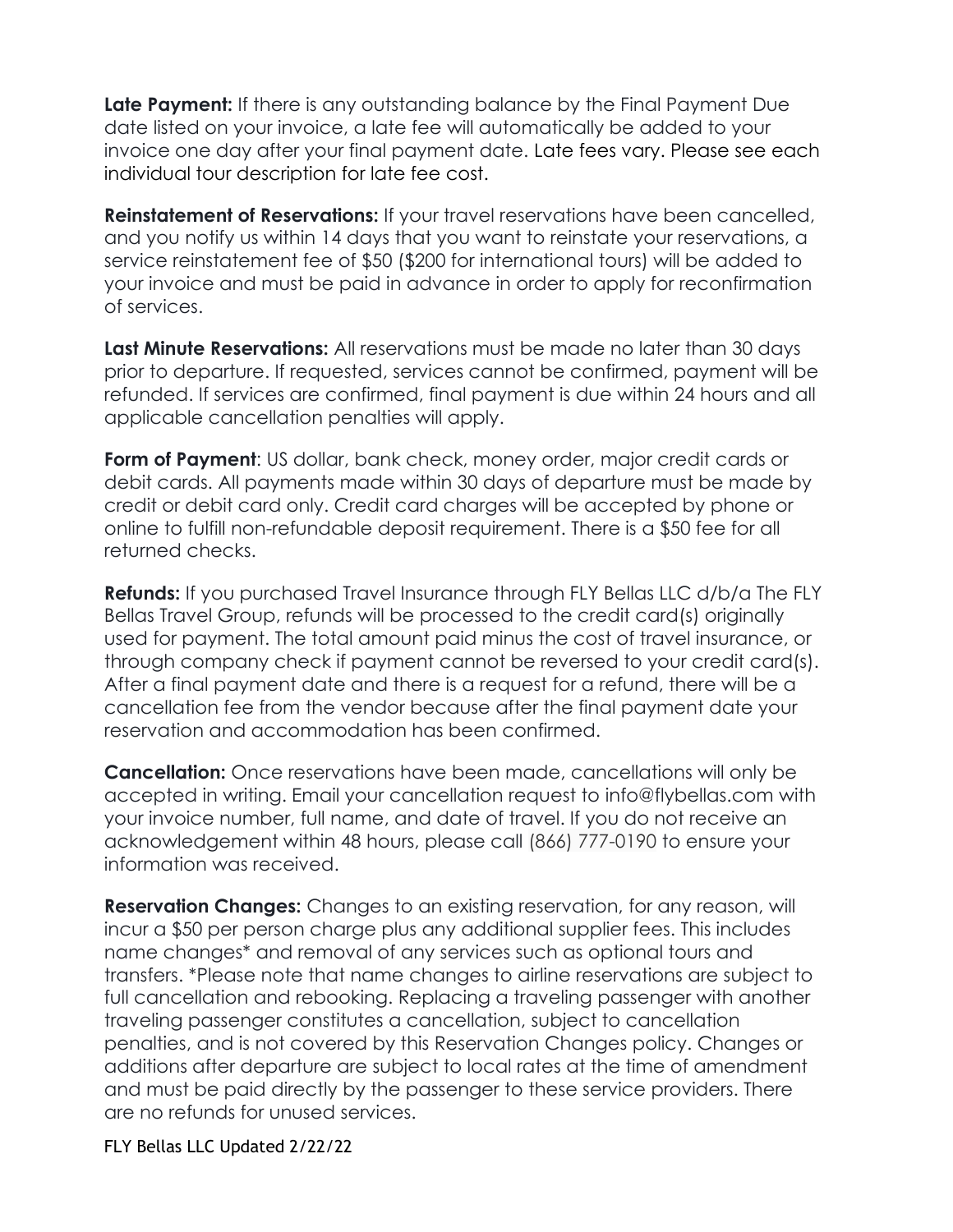# **COVID-19WAIVEROFLIABILITY**

In spring 2020, the World Health Organization (WHO) declared the Novel Coronavirus (COVID-19) a worldwide pandemic. The Center for Disease Control (CDC) issued several preventative measures to combat the virus, such as frequent hand washing, wearing a mask or face covering and keeping at least 6 feet away from others. If contracted, the virus can cause serious and severe illness. For more information on the COVID-19 virus, please visit the CDC webpage at [www.cdc.gov.](http://www.cdc.gov/)

I understand and agree to the following:

- 1. COVID-19 is a highly contagious virus that can be spread via person to person contact;
- 2. After reasonable inquiry, FLY Bellas LLC d/b/a/ The FLY Bellas travel Group provided me with the best available information regarding the pandemic-protective policies and practices of the vendors and suppliers in my travel itinerary.
- 3. Supplier(s)of FLY Bellas LLCd/b/a/ The FLY Bellas Travel Group may have policies in place to help prevent the spread of COVID-19. FLY Bellas LLC d/b/a/ The FLY Bellas Travel Group is not the drafter or holder of those policies and I understand that these policies can change at any time;
- 4. I understand that the supplier(s) may not apply those policies as diligently as the policies suggest and even if the supplier makes a good faith effort to enforce its good practices, some travelers may simply refuse to cooperate;
- 5. I understand that each state/country institutes their own pandemicprotective policies and regulations. I further understand that I am responsible for knowing, understanding and abiding by the pandemicprotective policies and procedures regarding COVID-19 of all state(s)/country(ies) listed in my travel itinerary, including any policy updates. I also understand that I may be denied entry into the country for reasons within or outside of my control;
- 6. I understand that by traveling, I can be subject to voluntary or involuntary quarantine either at home or in the traveled location(s);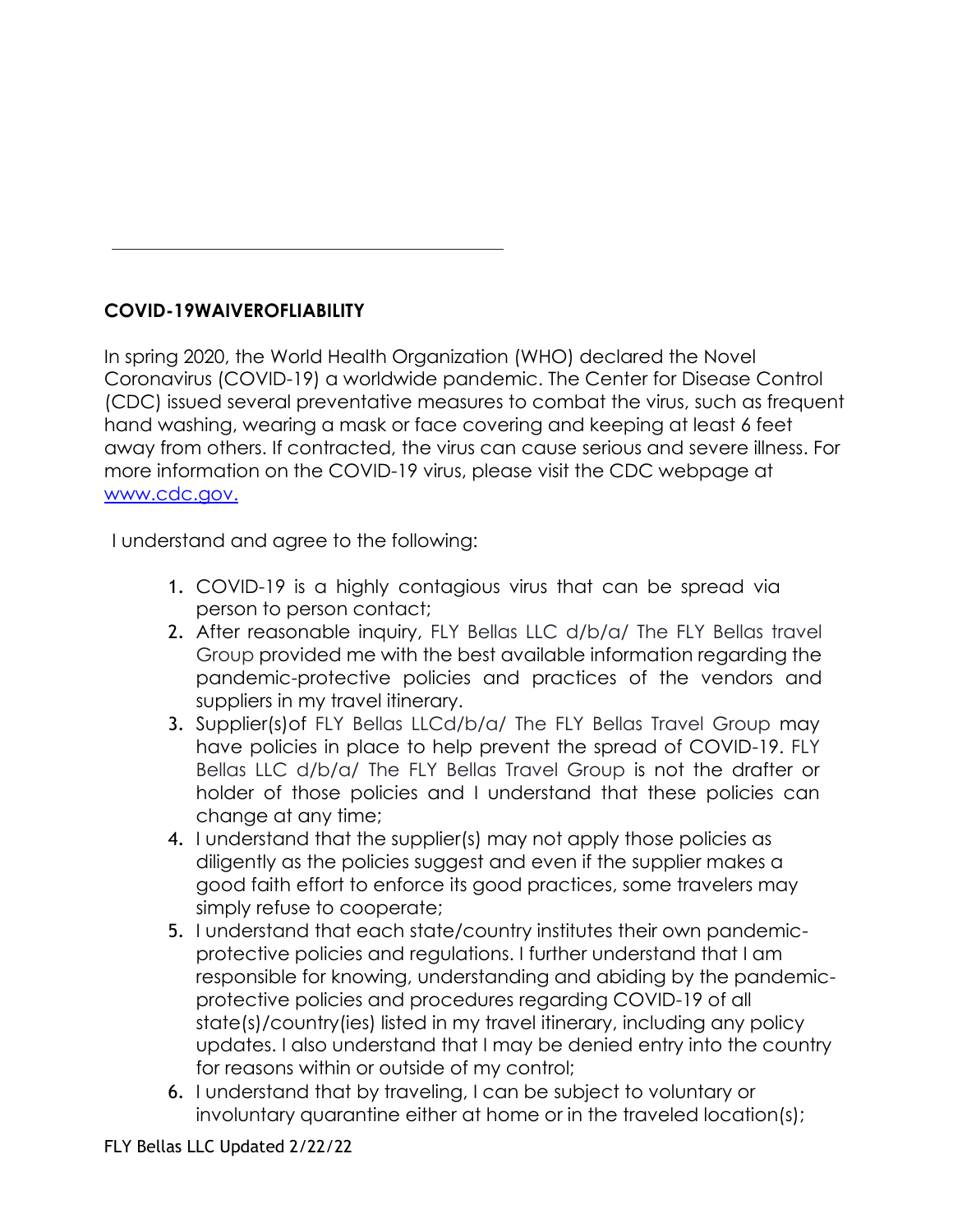- 7. I am responsible for knowing, understanding and abiding by the pandemic-protective policies and procedures regarding COVID-19 of all vendors used in my travel itinerary, including any policy updates;
- 8. With full awareness and appreciation of the risks involved, I, for myself, and on behalf of my traveling companions, including, but not limited to, my family, spouse, estate, heirs, executors, administrators, assigns, and personal representatives, assume all risks of travel and hereby forever hold harmless, waive, discharge, and release FLY Bellas LLC d/b/a/ The FLY Bellas Travel Group its officers, agents, independent contractors, affiliates, employees, successors, and assigns(collectively the"Released Parties") from any and all liability, claims, demands, actions, and causes of action, directly or indirectly arising out of or related to any loss, damage, or injury, including death, that may be sustained by me related to COVID-19 whether caused by the negligence of the Released Parties or any third-party vendor or supplier partnering with FLY Bellas LLCd/b/a/FLY Bellas**.**

I agree to indemnify, defend, and hold harmless the Released Parties from and against any and all costs, expenses, damages, claims, lawsuit, judgments, losses, and/or liabilities (including attorney fees) arising either directly or indirectly from or related to any and all claims made by or against any of the Released Parties due to bodily injury or harm, death, loss of use, monetary loss, or any other injury from or related to my use of FLY Bellas LLC d/b/a/ The FLY Bellas Travel Group services, or the services of travel FLY Bellas LLC d/b/a/ The FLY Bellas' Travel Group suppliers or vendors, specifically related to COVID-19.

#### **TRAVELERS WITH DISABILITIES**

In order to fully enjoy your FLY Bellas LLC d/b/a The FLY Bellas Travel Group trip, we recommend that you select a trip that is suitable to your physical capabilities. Trip participants requiring any form of assistance, including travelers with physical disabilities, sight or hearing impairments, are required to notify FLY Bellas LLC d/b/a/ The FLY Bellas Travel Group prior to reservation for review and our agreement. Additionally**,** the trip participant must be accompanied by an individual responsible for providing those services. Trip managers, guides, drivers or other trip, hotel, ship personnel are not able to provide such assistance.

In order to participate in escorted trips, passengers must be able to understand and follow instructions given by the Trip Director at all times, both for the successful operation of the trip as well as for their personal safety.

FLY Bellas LLC d/b/a The FLY Bellas Travel Group reserves the right to reject participation or remove any individual from a trip if notification was not provided and/or when, in our sole judgment, continued participation would significantly hinder the services to be provided to all guests. Expenses, including cancellation fees and/or costs for alternate travel plans or to return home, will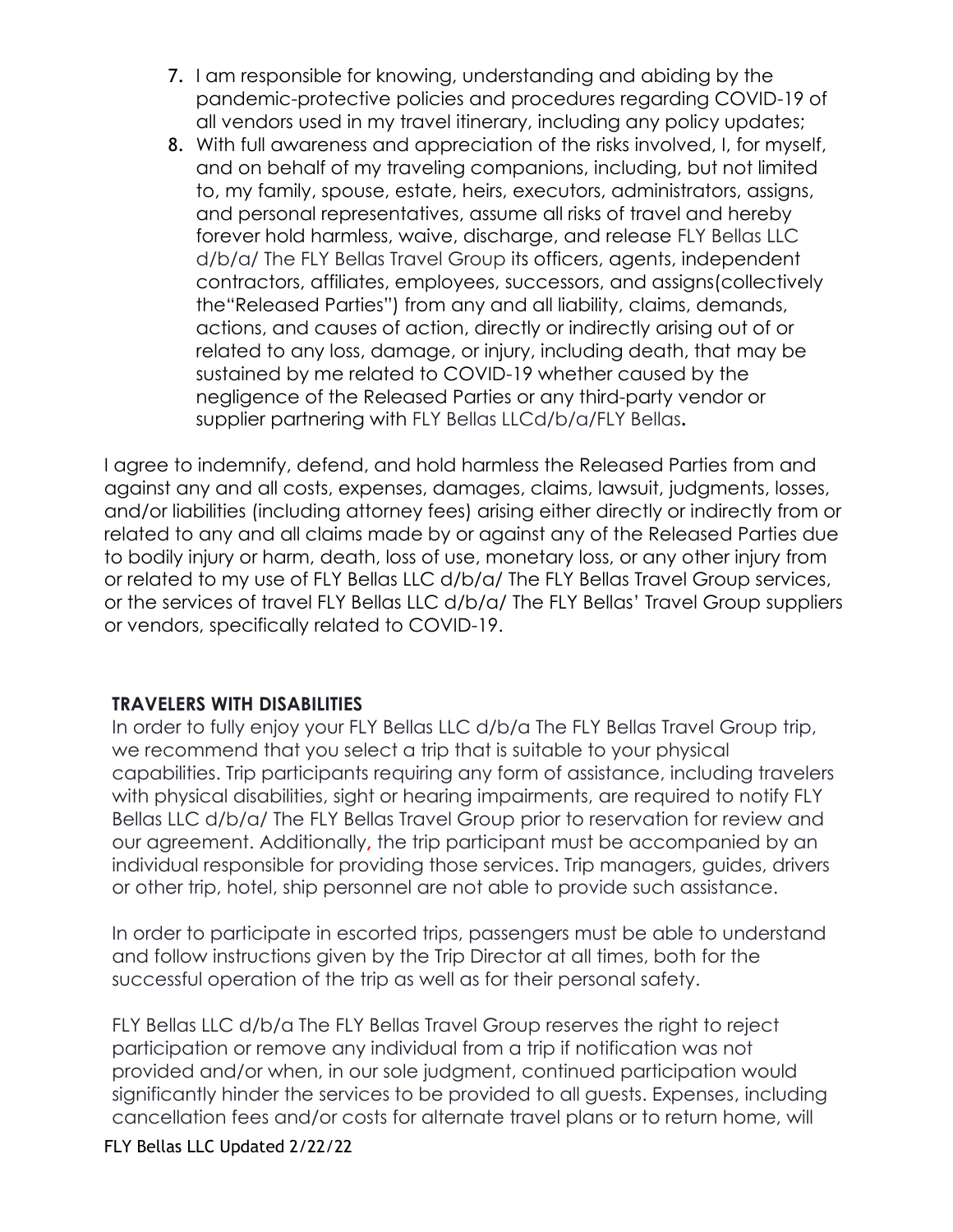be the sole responsibility of the passenger. Escorted trips are fast-paced, often requiring lengthy walks over uneven terrain. In the interests of group harmony, clients should be able to maintain the pace of the tour. Clients with special needs may be better served independently. FLY Bellas LLC d/b/a The FLY Bellas Travel Group can suggest trip options based upon specific requirements.

**Wheelchairs &Walkers:** USA Tours: Pursuant to the Americans with Disabilities Act(the ADA), FLY Bellas LLC d/b/a The FLY Bellas Travel Group seeks to accommodate disabled travelers to the extent possible and consistent with the specific tour itinerary.

Nevertheless, you may find that certain trip features may not be accessible to the extent that you require a wheelchair, scooter, or other special equipment to participate. We cannot provide individual assistance to travelers with wheelchairs or other mobility devices. We regret that some itineraries cannot accommodate wheelchairs or motorized scooters. Passengers are required to advise FLY Bellas LLC d/b/a The FLY Bellas Travel Group of their accessibility requirements prior to booking in order for FLY Bellas LLC d/b/a The FLY Bellas Travel Group to determine if reasonable accommodations are available. FLY Bellas LLC d/b/a The FLY Bellas Travel Group will attempt to accommodate special access needs, but does not guarantee that it will be able to do so in all cases.

**International Trips:** Hotels, sea and river cruises outside of the United States are not required to comply with ADA requirements and therefore may not have ramps, wide entry ways or elevators to accommodate disabled passengers or devices such as wheelchairs, walkers and motorized scooters. Due to physical constraints and space limitations, wheelchairs, walkers and motorized scooters may not be taken aboard motor coaches and river cruises.

**Service Animals:** Service animals cannot be accommodated on international escorted trips. Passengers on USA escorted tours who require a service dog because of a disability should check with FLY Bellas LLC d/b/a The FLY Bellas Travel Group prior to booking a trip.

**AIRLINES:** FLY Bellas LLC d/b/a The FLY Bellas Travel Group is not responsible for the services and policies imposed by the airlines. Airline schedules and flights are subject to change without notice. FLY Bellas LLC d/b/a The FLY Bellas Travel Group Travel is not responsible for penalties incurred for tickets, international or domestic, not issued by FLY Bellas LLC d/b/a The FLY Bellas Travel Group Travel due to schedule and/or flight changes. Airline reservations completed online are subject to review and, should FLY Bellas LLC d/b/a The FLY Bellas Travel Group deem it necessary, maybe rebooked to match minimum connecting time requirements and/or trip package itineraries, in which case you will be notified immediately. Airlines reserve the right to demand immediate issuance of tickets whenever they determine that specific flights are heavily booked even when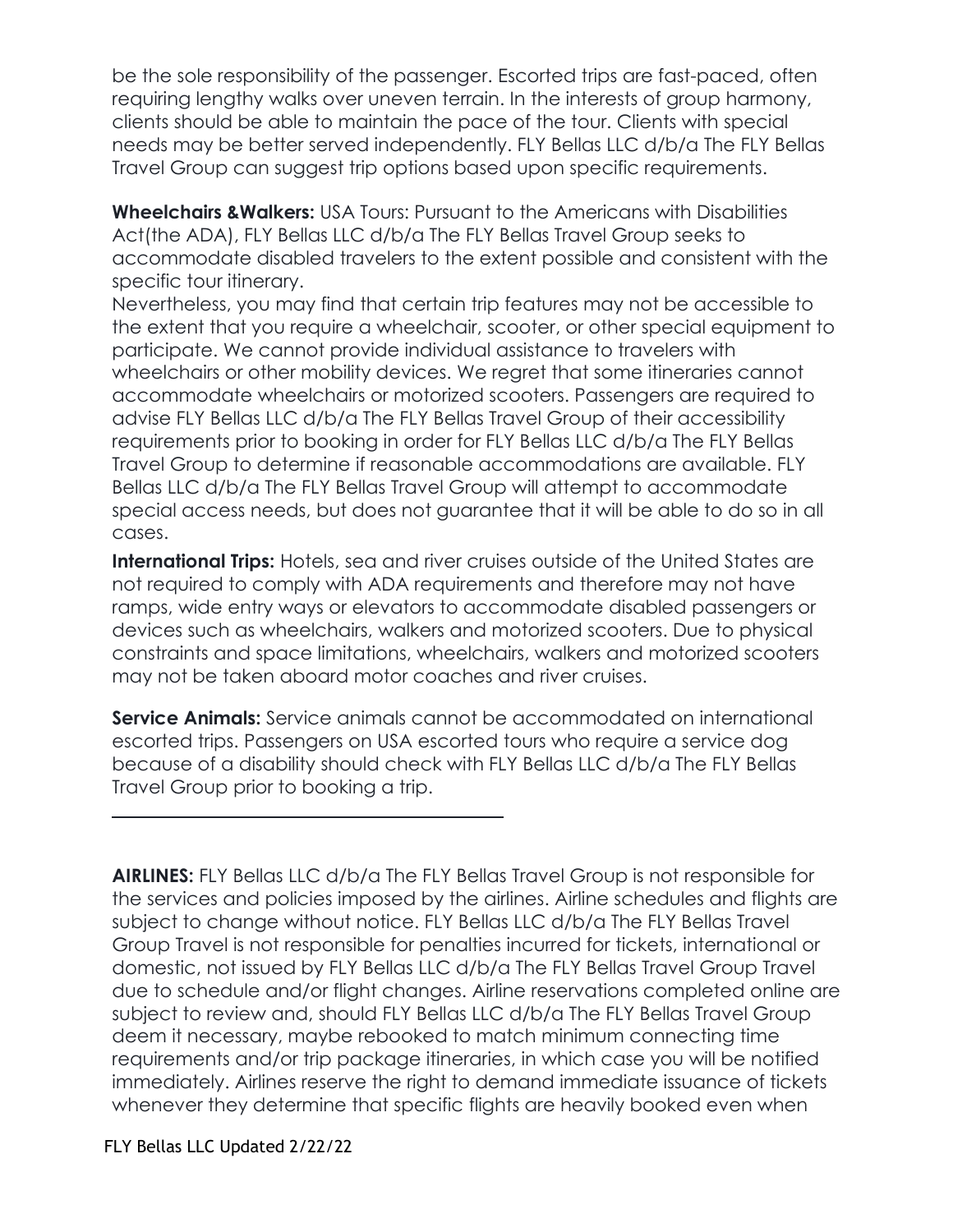normal ticketing rules do not require tickets to be issued until a later date. In this instance, FLY Bellas LLC d/b/a The FLY Bellas Travel Group will require immediate and full payment of the airfare. This situation overrides invoice terms and conditions and payment due dates. If full payment is not received, seats will be cancelled by the airline and may not be available to be rebooked on the same flights or at the same airfare. Any replacement air arrangements and air fare will be the sole responsibility of the passenger.

**Airline Tickets:** Once full payment is received; FLY Bellas LLC d/b/a The FLY Bellas Travel Group airline tickets will be issued and are fully non-refundable. Should airline tickets require to be issued earlier than the Final Payment due date, you may be required to pay a larger non-refundable deposit and/or complete full payment.

**Airline Seat Assignments:** The airlines bear sole authority of assigning seats on group flights. All FLY Bellas LLC d/b/a The FLY Bellas Travel Group airline contracts are for economy class seats only. If you require another class of service, you may consider purchasing your own flights and purchasing your "land only package" from FLY Bellas LLC d/b/a The FLY Bellas Travel Group.

**Airline Frequent Flier Programs:** Passengers are responsible to contact their airline directly regarding mileage eligibility and accrual. Airline frequent flier programs determine whether to award miles in part or total based on their own rules which are updated frequently. Some discounted or promotional airfares as well as some code share flights are not eligible for mileage accrual.

Some private airfares, such as a "FLY Bellas LLC d/b/a The FLY Bellas Travel Group Travel Airfare", are not eligible for mileage or may qualify for reduced mileage, even if the same airline class of service is eligible for full mileage when sold as an "Instant Purchase" published airfare. Not all published airfares are eligible for mileage. FLY Bellas LLC d/b/a The FLY Bellas Travel Group Travel will record frequent flier numbers when provided by the passenger prior to travel documents being issued. However, the addition of frequent flier numbers to airline records does not guarantee mileage eligibility which is at the sole discretion of each airline. Airline schedule changes may result in flights which were originally eligible for mileage accrual no longer being eligible. We highly recommend passengers to provide their frequent flier account information whenever checking in online and/or at the airport check-in desk. After travel has commenced, it is often not possible to apply for frequent mileage credit. Passengers are also responsible to determine whether previously earned mileage may be applied to flights to secure upgrades.

**Contact Information:** Pursuant to TSA Secure Flight requirements, passengers are responsible to provide FLY Bellas LLC d/b/a The FLY Bellas Travel Group Travel with their name as it appears on their passport (or other government-issued I.D. when traveling), date of birth, gender, address, phone number, email and fax data for all passengers.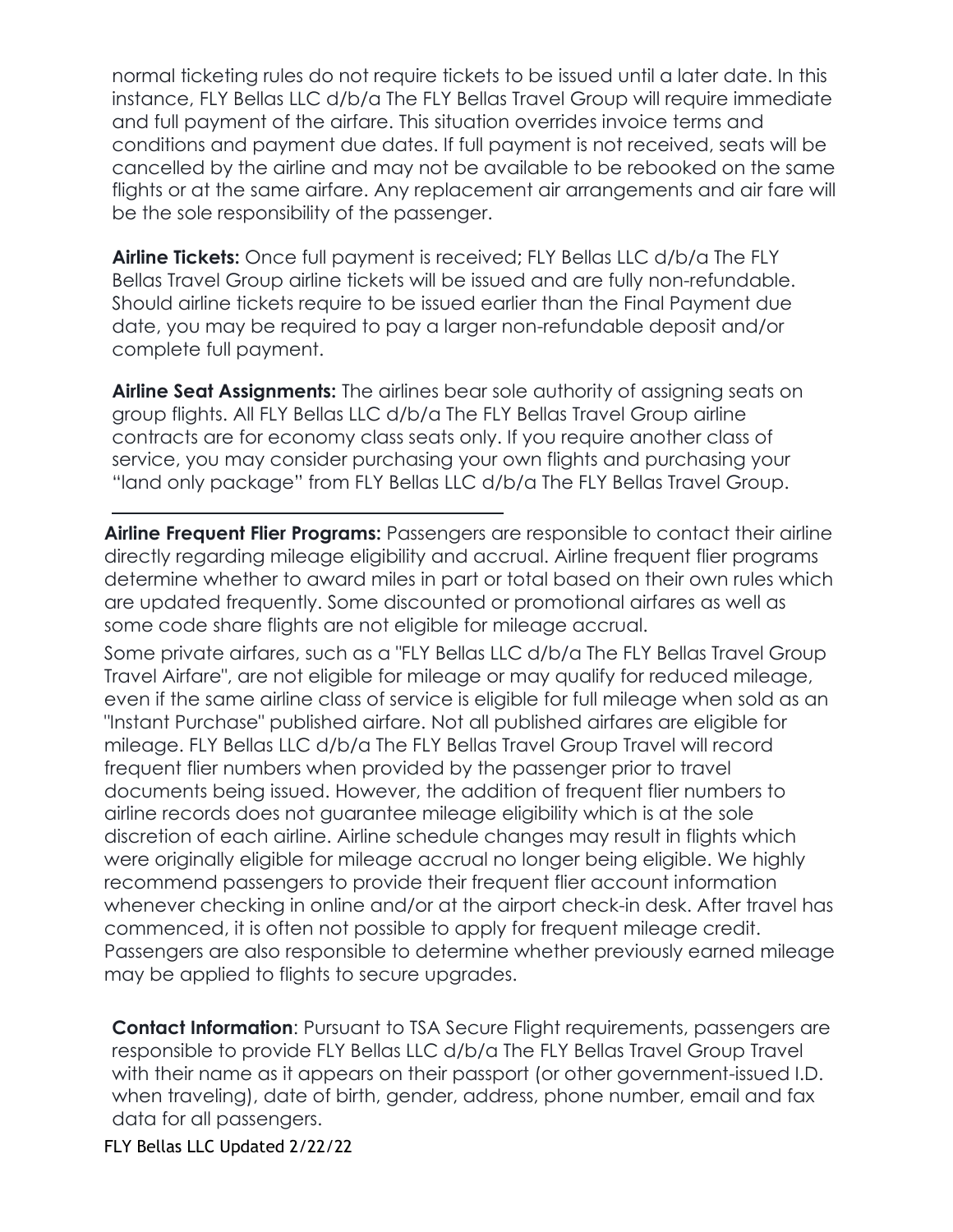Passengers must ensure that names are correctly listed on their invoice. FLY Bellas LLC d/b/a The FLY Bellas Travel Group Travel will not be responsible for passengers who do not receive an invoice or documents or are denied boarding due to inaccurate information.

**Airline Name Changes:** Any name change including minor spelling corrections may require airline reservations to be canceled and rebooked. Reservations are subject to current availability and pricing at the time of rebooking. Once airline tickets are issued, subsequent name corrections will be subject to an airline rebooking fee which may be as much as the full value of the airline ticket plus a \$50 revision fee per change. FLY Bellas LLC d/b/a The FLY Bellas Travel Group will not be held responsible for the denial of services by a carrier due to any name discrepancy. Name changes must be advised in writing at [info@flybellas.com.](mailto:info@thetraveldivas.com)

**Airline Taxes & Fuel Surcharges:** If you purchased airfare, airline taxes and fuel surcharges are included. Prior to completion of full payment, there is a potential for a price increase(s) due to increases in government-levied taxes and fees and/or fuel surcharges. To avoid potential increases, you may choose to accelerate your final payment in order that your tickets may be issued. Once issued, airline tickets are no longer subject to potential increases but are fully non-refundable. Certain overseas domestic flights are subject to air taxes which can only be paid locally; in these cases, the specific flights and amounts of those taxes are indicated in our package presentation and pre-departure documentation.

**Schedule Changes:** In the event of an airline schedule change, FLY Bellas LLC d/b/a The FLY Bellas Travel Group will make every effort to inform passengers of the schedule change and new flight schedule prior to departure. FLY Bellas LLC d/b/a The FLY Bellas Travel Group is not responsible for schedule changes including, when applicable, changes in routing and/or the number of stops in the itinerary. FLY Bellas LLC d/b/a The FLY Bellas Travel Group is unable to provide compensation for schedule changes, seat assignment modifications, or cancellations implemented by an airline. In the event of any change in flight itinerary made directly between passengers and their airline, it is the passengers' responsibility to advise FLY Bellas of amended flight details in writing at [info@flybellas.com.F](mailto:info@thetraveldivas.com)LY Bellas LLC d/b/a The FLY Bellas Travel Group cannot be held responsible for land services, including arrival and/or departure transfers, if flights are changed without its knowledge.

**Hotel Accommodations:** All rooms requested are standard twin-bedded (two single beds) rooms with private facilities, unless you have specifically requested a king/double size bed. Please understand although we will make a bed type request on your behalf, bed types are subject to availability.

**Room selection in all cases is strictly at the discretion of the hotel's management**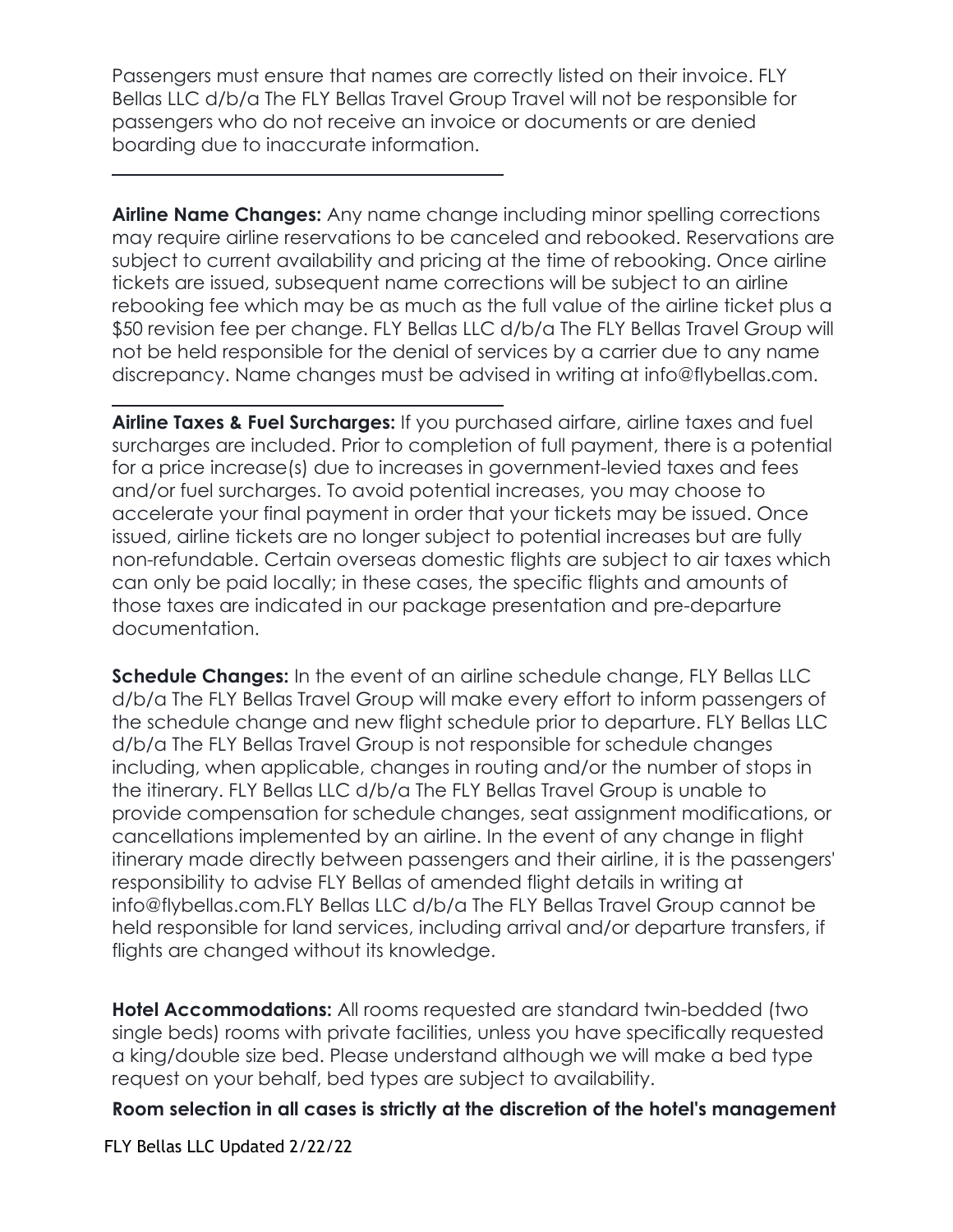**on a run-of-house basis.** Triple and quad occupancy rooms consist of two beds for cruises, where triple and quad rooms will consist of a twin bed for each person. Some single rooms are smaller than a standard room size. The number of persons accommodated does not dictate the room size.

Although, available at most 4 and 5 star hotels, use of air-conditioning abroad differs greatly from the United States. Many European hotels were built before central air-conditioning was introduced. Air-conditioning is often shut down at night and from the end until the start of the summer months.

All hotel rates are based on FLY Bellas LLC d/b/a The FLY Bellas Travel Group Travel's agreements with its suppliers and are not negotiable. Hotel check-in time is generally not before 3:00 p.m. and check-out time is prior to noon. Please be sure that adequate arrangements for accommodations have been taken into consideration when a late-night flight is being used. If a day room is included in the itinerary, check-out will normally be 6:00p.m. We reserve the right to make substitutions with hotels of equal standard. There will be no refunds for any difference in the cost of those accommodations.

**Hotel & Cruise Profiles:** FLY Bellas LLC d/b/a The FLY Bellas Travel Group's hotel and cruise ship profiles are based upon information provided to FLY Bellas LLC d/b/a The FLY Bellas Travel Group by hotel and cruise ship partners and their representatives, including images and descriptions of individual properties. Starratings may differ from country to country. FLY Bellas LLC d/b/a The FLY Bellas Travel Group does its best to maintain current information, however is not responsible for any inaccuracies, changes in description details or amenities, or images provided by third parties.

**Meals:** As specified in each itinerary. Meals are based on the hotel's or restaurant's buffet or set menu. In general, beverages are not included, unless specifically stated. Although FLY Bellas LLC d/b/a The FLY Bellas Travel Group cannot make guarantees, every effort will be made to honor special dietary requests submitted in writing at least 4 weeks prior to departure at [mail](mailto:info@thetraveldivas.com)  [to:info@flybellas.com.](mailto:info@thetraveldivas.com)

FLY Bellas LLC Updated 2/22/22 **Transfers:** Transfers are provided as indicated for each trip by car, mini bus, or motor coach provided airfare is purchased from FLY Bellas LLC d/b/a The FLY Bellas Travel Group. If you purchase a land-only tour, or if you deviate from the arrival and/or departure dates as stated in the itinerary, you will have the responsibility to purchase your own transfer to the hotel. Your arrival transfer is guaranteed for up to one hour from your scheduled arrival time in order to compensate for minor delays. FLY Bellas LLC d/b/a The FLY Bellas Travel Group or the transfer company will not be responsible for flight delays, for any reason, beyond one hour from your originally scheduled arrival time. In case of a delay, whether due to flight delay, immigration and customs, or time spent reporting baggage damage or loss, it will be your responsibility to make other transfer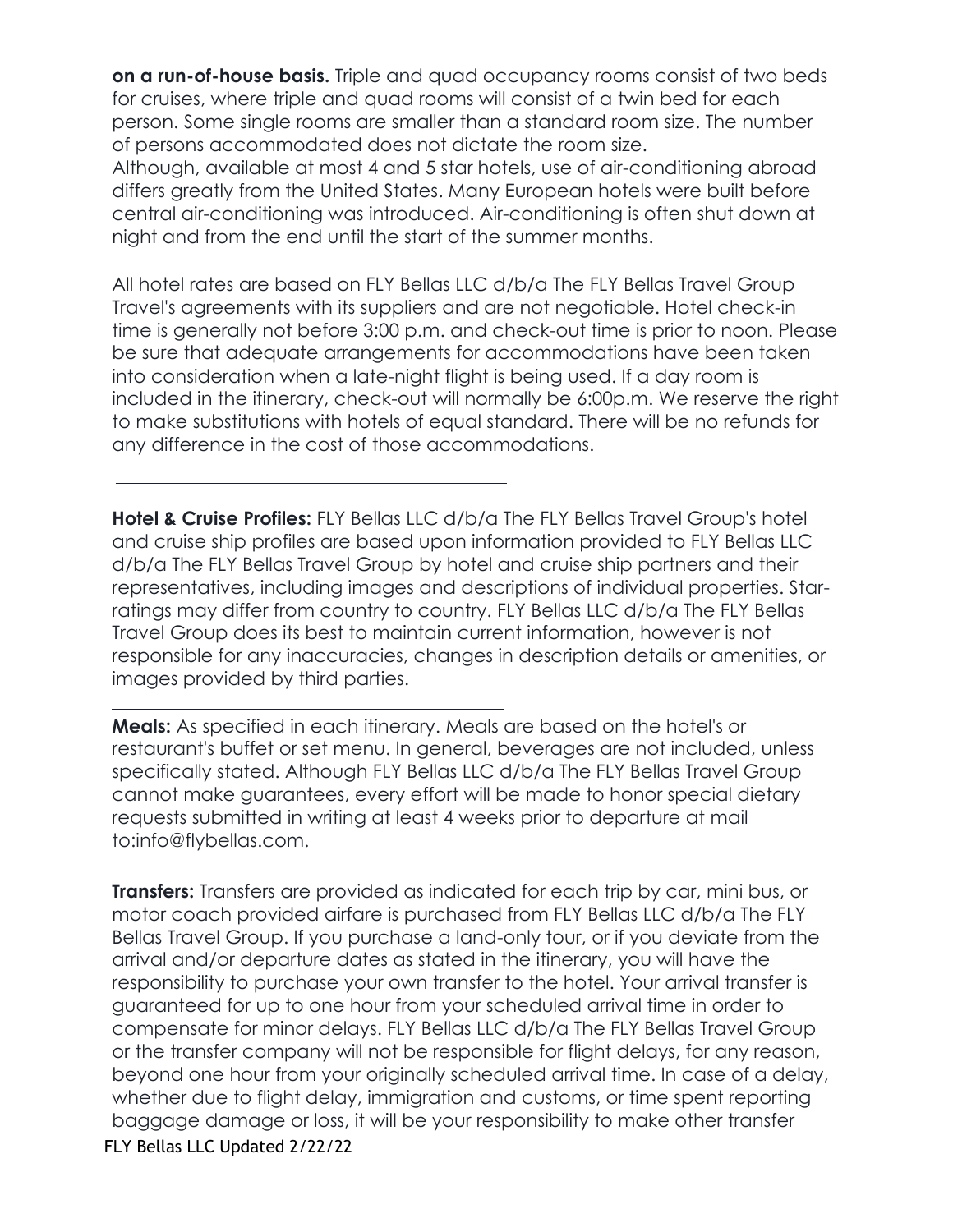arrangements such as a taxi. Transfer costs are not refundable and any additional expenses will be your responsibility. The cost of a transfer is more expensive than hiring a taxi, as a FLY Bellas LLC d/b/a The FLY Bellas Travel Group transfer necessarily includes round trip service, or 'dead-leg', meaning that our driver must come to the airport, hotel or pier only to pick you up and necessarily loses a one-way fare. Often the places of call (airports, seaports, hotels) demand entrance and parking fees, where drivers may have to wait for up to an hour. FLY Bellas LLC d/b/a The FLY Bellas Travel Group transfer drivers, while not employees of FLY Bellas LLC d/b/a The FLY Bellas Travel Group, are reliable. They provide you with a full welcome service, transfer you to the correct location and are prepared to answer your questions along your ride. Passengers comfortable hiring a taxi on their own and do not require assistance will save money.

**Sightseeing & Itinerary:** Will be operated by motor-vehicle, its size dictated by the number of participants. FLY Bellas LLC d/b/a The FLY Bellas Travel Group trips have been designed to accommodate individuals as well as groups. Times listed in itineraries are approximate and meant only as guidelines. Some itineraries may have early morning start times for sightseeing in order to complete the touring during daylight hours or avoid afternoon heat in tropical and desert climates. It is your responsibility to arrive on time for all scheduled flights, cruises, and package components. Arriving late maybe considered a "no-show", in which case you will not be eligible for refund for the unused service(s). We cannot guarantee the number of passengers who will be on any given trip. You may find that you are traveling with a sizeable group or only with your own companions. Services, however, will remain constant no matter the number of trip participants. Persons requiring any assistance or who have any of disability should refer to section "Travelers with Disabilities". On dates including, but not limited to religious holidays and national celebrations, some monuments and sites may be closed. On these occasions, touring itineraries may be amended to reflect these closures. Occasionally, during holidays and certain periods, and/or due to unforeseen circumstances including weather conditions there may be last-minute changes, sometimes after arrival, in affecting the sequence of the tour, locations visited and/or hotels. Therefore, we reserve the right to adjust the sequence and/or substitute any hotels with others of similar category. In such cases there will be no cost adjustment. National monuments and tourist sites regularly undergo renovations, which can obscure the monument's view. No trip will be canceled due to renovations, however FLY Bellas LLC d/b/a The FLY Bellas Travel Group will decide based on the conditions whether to amend an itinerary. FLY Bellas LLC d/b/a The FLY Bellas Travel Group itineraries may contain suggestions for activities for your leisure time; these suggestions do not constitute an endorsement of any specific service provider and the decision to participate in any such activities should be made independently and with due consideration.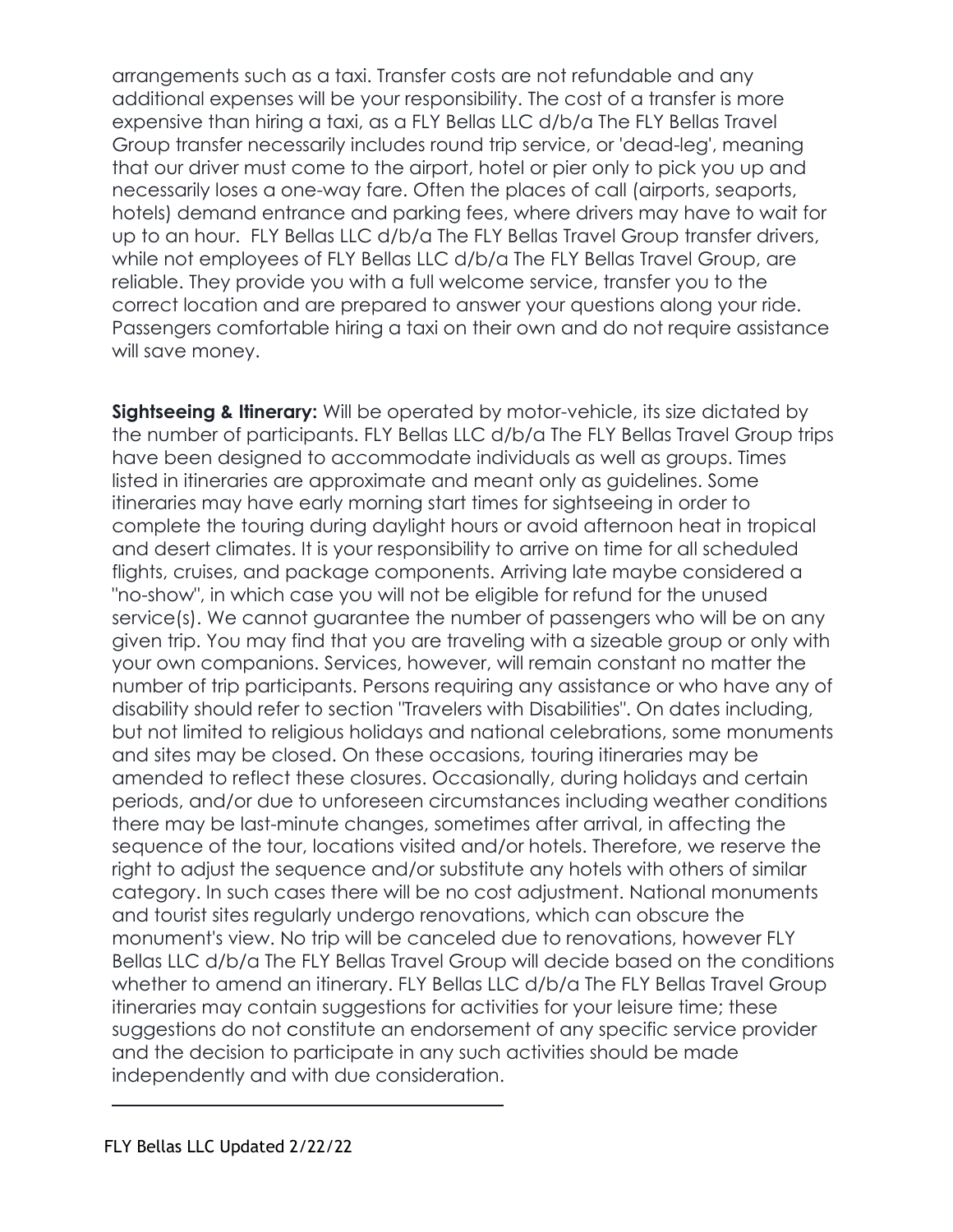**Group Harmony:** To ensure the desired group synergy, FLY Bellas LLC d/b/a The FLY Bellas Travel Group reserves the right to accept, reject or expel any individual who is deemed disruptive or incompatible with the interests of the group, including, but not limited to, individuals who are intoxicated and/or under the influence of drugs leading to a negative experience for the remainder of the group. Expenses, including cancellation fees and/or costs for alternate travel plans or to return home, will necessarily be borne by the passenger. All unused services are non-refundable.

#### **CRUISES:**

**Ship & Itinerary Changes:** Cruise itineraries and ships are subject to change without notice. Furthermore, cruise ships maybe chartered and/or departure dates canceled, in which case all monies will be refunded. FLY Bellas LLC d/b/a The FLY Bellas Travel Group takes no responsibility for ship substitutions or itinerary changes imposed by a cruise line and is not responsible for any losses you may incur including the issuance and/or cancellation of airline tickets or visa fees.

**Medical Services:** Many ships do not carry a doctor or nurse onboard. Should medical attention be required, local services will be contacted. Resulting charges will be the responsibility of the passenger. FLY Bellas LLC d/b/a The FLY Bellas Travel Group and the cruise ship operator are not responsible for the services provided.

**Health Requirements:** Check with your healthcare provider for up-to-date requirements. You may also check the Centers for Disease Control (www.cdc.gov)and/or the World Health Organization [\(http://www.who.int/en/\)](http://www.who.int/en/))  for their recommendations. Required inoculations, if any, must be recorded by clients' health practitioner on a valid vaccination certificate which the client must carry for proof of Inoculation where required. Individuals with heart disease, chronic illness, physical handicap, advanced pregnancy, or mental illness should not participate in these rigorous travel programs. Any person who arrives to the destination ill with apparent fever or becomes ill during the trip, will be removed from the group and directed to a local medical facility for diagnosis. Only upon clearance by an accredited medical facility will that individual be allowed to resume group travel. All costs associated with medical treatment and related expenses such as additional hotel nights or transportation not included in the original itinerary, will necessarily be paid by the passenger.

**Luggage (Airlines):** Checked bags are typically limited to a total dimension of 62 inches by adding length + width + height (example:  $26"+26"+10" = 62"$ ), and a maximum weight of 50 lbs (23kg). Many airlines apply charges for checked bags. FLY Bellas LLC d/b/a The FLY Bellas Travel Group is not responsible for checked bag fees, excess luggage or weight charges levied by an airline. If your luggage is lost or damaged by the airlines, a baggage claim form MUST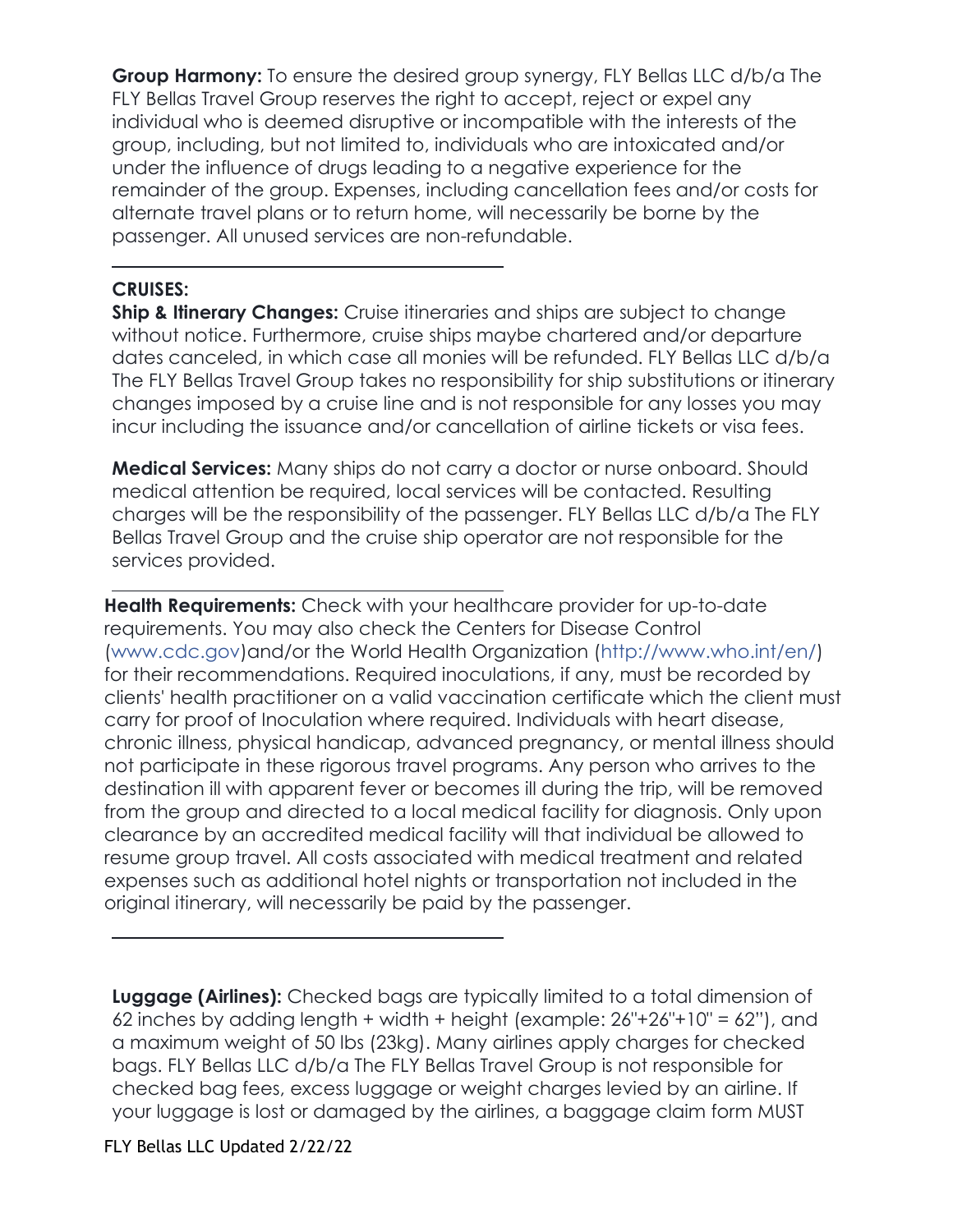be filed with the carrier before leaving the airport. We recommend that you use brightly colored luggage tags, straps or other identifiers to help you locate your luggage upon arrival or to describe it if it is lost.

**Luggage (Escorted Trips):** All FLY Bellas LLC d/b/a The FLY Bellas Travel Group escorted trip buses allow one piece of luggage per person, plus carry-on bag. Additional baggage will be subject to a handling charge of \$100 per piece. As FLY Bellas LLC d/b/a The FLY Bellas Travel Group will not be responsible for loss or damage to luggage and personal belongings, you MUST report any loss or damage immediately at the time of the incident and obtain a written report from the local authority for submission to your insurance provider.

**Tipping:** Complete tipping guidelines are as follows:

**Drivers including private cars and motor coach drivers:** \$5-\$10perperson, per day **Tour Guides:**\$10-\$20perperson, per day

**PASSENGER AGREEMENT:** All passengers are required to complete a Passenger Agreement prior to travel and, by so doing, formally accept FLY Bellas LLC d/b/a The FLY Bellas Travel Group's Terms & Conditions. Passengers booking online will be required to complete the Passenger Agreement at the time of booking. Passengers booking via telephone will be provided a verbal review of the Passenger Agreement, which will be delivered via email shortly after the time of booking. Customers who are unable to receive and complete their Passenger Agreement via email may request the Agreement be provided via fax or mail. Travel documents will not be released without a completed Passenger Agreement. FLY Bellas LLC d/b/a The FLY Bellas Travel Group reserves the right to cancel bookings and return deposits without a completed Passenger Agreement. The Passenger Agreement incorporates these Terms & Conditions including the following Release from Liability, Assumption of Risk and Binding Arbitration Clauses. Completion of the Passenger Agreement means agreement to these Travel Terms & Conditions, and FLY Bellas LLC d/b/a The FLY Bellas Travel Group's Release from Liability, Assumption of Risk and Binding Arbitration Clause.

**RELEASE FROM LIABILITY:** FLY Bellas LLC d/b/a The FLY Bellas Travel Group Ltd., its shareholders, directors, officers, employees and affiliates, (collectively "FLY Bellas LLC d/b/a The FLY Bellas Travel Group") does not own or operate any entity which is to or does provide goods or services for your trip including, for example, ownership or control over hotels or other lodging facilities, airline, vessel, bus, van or other transportation companies, local ground operators, providers or organizers of optional excursions or equipment used there on, food service or entertainment providers, etc. All such persons and entities are independent contractors. As a result, FLY Bellas LLC d/b/a FLY Bellas is not liable for any negligent or willful act or failure to act of any such person or entity, or of any other third party. Without limitation, FLY Bellas LLC d/b/a The FLY Bellas Travel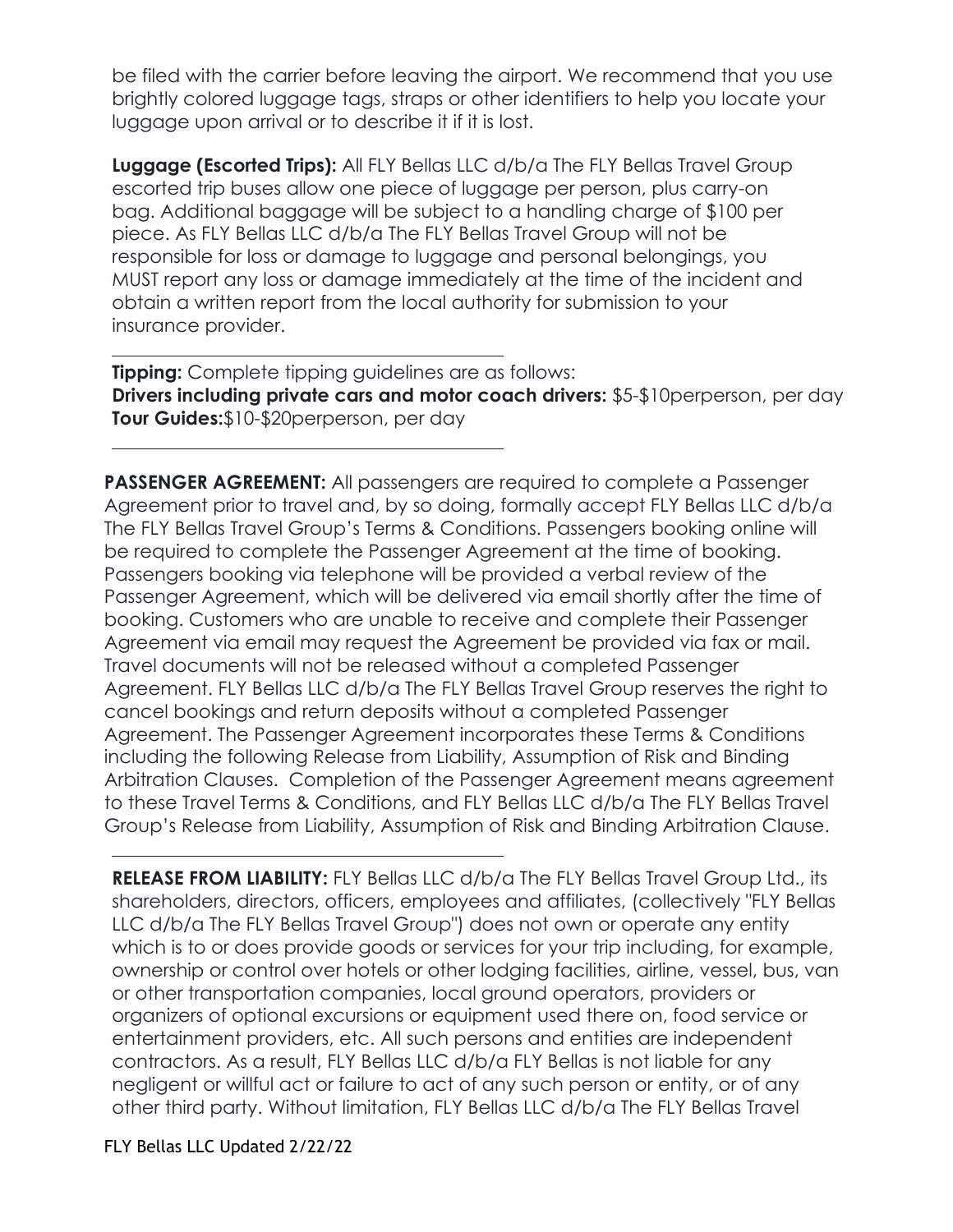Group is not responsible for any injury, loss, or damage to person or property, death, delay or inconvenience in connection with the provision of any goods or services occasioned by or resulting from, but not limited to, acts of God, acts of government, force majeure, acts of war or civil unrest, insurrection or revolt, strikes or other labor activities, criminal or terrorist activities of any kind, or the threat there of, overbooking or downgrading of accommodations, structural or other defective conditions in hotels or other lodging facilities, mechanical or other failure of airplanes or other means of transportation or for any failure of any transportation mechanism to arrive or depart timely or safely, dangers associated with or bites from animals, pests or insects, marine life or vegetation of any sort, dangers incident to recreational activities such as swimming, kayaking, sailing, canoeing, rafting, hiking, walking, bicycling, etc., sanitation problems, food poisoning, lack of access to or quality of medical care, difficulty in evacuation in case of a medical or other emergency, illness, epidemics or the threat thereof or for any other cause beyond the direct control of FLY Bellas LLC d/b/a The FLY Bellas Travel Group. In addition, I release FLY Bellas LLC d/b/a The FLY Bellas Travel Group from its own negligence and assume all risk thereof.

**ASSUMPTION OF RISK:** I am aware that travel such as that I am undertaking involves hazardous activities, with a risk of illness, injury or death which may be caused by forces of nature, animals, insects or flora, the negligence of FLY Bellas LLC d/b/a The FLY Bellas Travel Group, or other persons and companies known or unknown, or of willful or criminal conduct of third parties. I am aware that weather conditions may be severe, adverse and/or unpleasant. I am also aware that medical services or facilities may not be readily available or accessible during some or all of the time during which I am participating on the trip. In order to partake of the enjoyment and excitement of this trip I am willing to accept the risks and uncertainty involved as being an integral part of my adventure. I hereby accept and assume full responsibility for any and all risks of illness, injury or death and of the negligence of FLY Bellas LLC d/b/a The FLY Bellas Travel Group and agree to hold harmless and release FLY Bellas LLC d/b/a The FLY Bellas Travel Group from claims of third party negligence.

I understand the physical requirements of the activity in which I will be participating, and I currently have no known physical, medical or mental condition which would impair my ability to participate in this tour or my safety in this activity, and I am willing to assume all risks that may be created, directly or indirectly, by any such condition. I hereby authorize FLY Bellas LLC d/b/a The FLY Bellas Travel Group or my local ground handler or others to arrange for any emergency medical treatment and hospitalization as may be necessary for me because of participation in this activity without my further consent.

**BINDING ARBITRATION:** I agree that any dispute concerning, relating or referring to this Agreement, the brochure or any other literature concerning my trip, or the trip itself, shall be resolved exclusively by binding arbitration pursuant to the Federal Arbitration Act, 9 U.S.C. §§1-16, either according to the then existing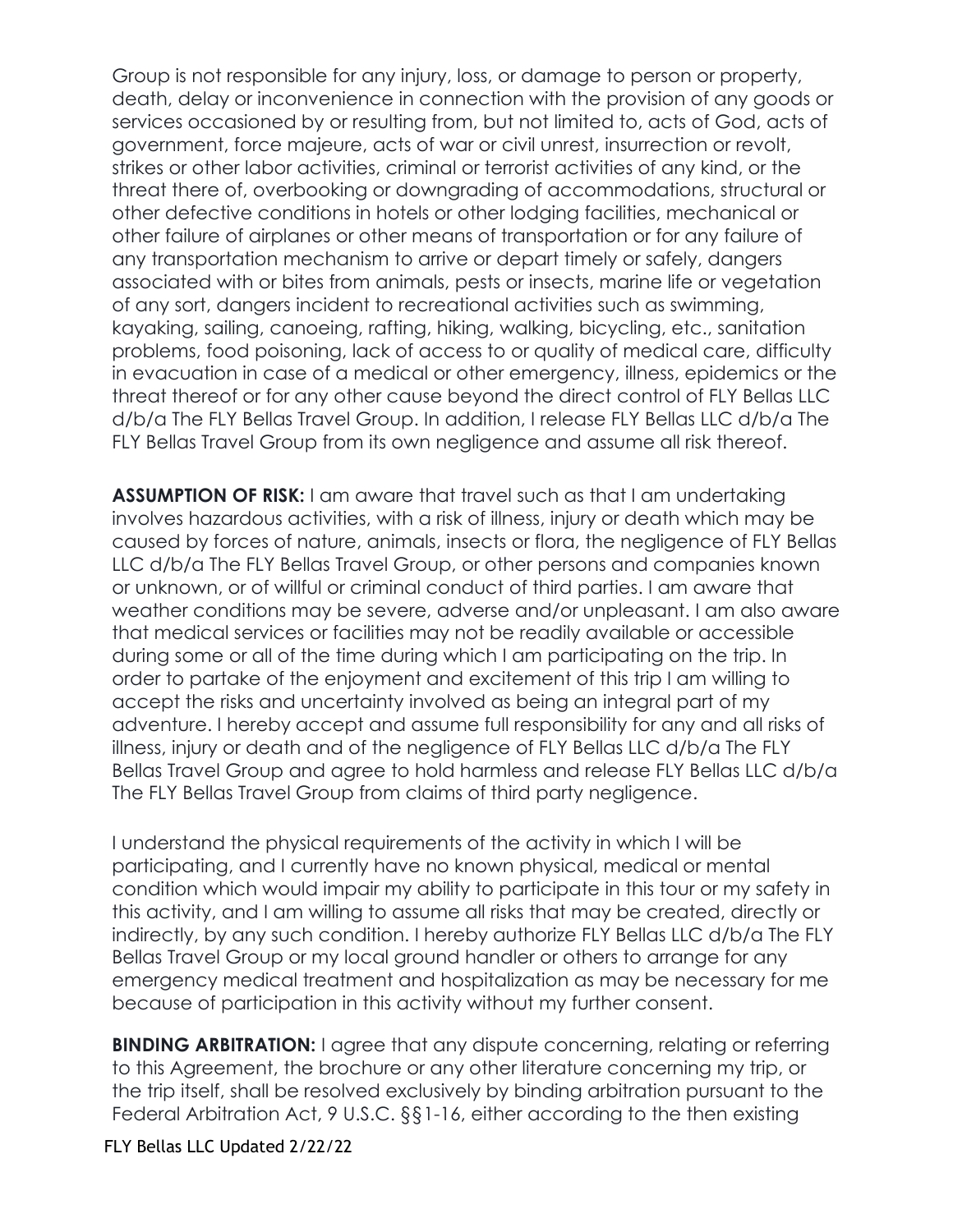Commercial Rules of the American Arbitration Association (AAA) or pursuant to the Comprehensive Arbitration Rules & Procedures of the Judicial Arbitration and Mediation Services, Inc.(JAMS). Such proceedings will be governed by substantive (but not procedural) Georgia law and will take place in Atlanta, GA. The arbitrator and not any federal, state, or local court or agency shall have exclusive authority to resolve any dispute relating to the interpretation, applicability, enforceability, conscionability, or formation of this contract, including but not limited to any claim that all or any part of this contract is void or voidable. Please understand that by agreeing to these terms and conditions, you (and we) are waiving our right to a trial by jury.

**VOLUNTARY PARTICIPATION:** I acknowledge that I have voluntarily applied to participate on the trip designated on this application (or a trip which I may change to) and that I have read the description of the trip as it appears in the current FLY Bellas LLC d/b/a The FLY Bellas Travel Group website relating to the trip, together with all information contained in this application. I am voluntarily participating in this trip with knowledge of the hazards involved.

**KNOWING AND VOLUNTARY EXECUTION:** I have carefully read these Terms and Conditions and the booking information sections of this document, and fully understand its contents. I am aware that this is a release of liability, and a contract between myself and FLY Bellas LLC d/b/a The FLY Bellas Travel Group and I agree of my own free will. By signing, I agree to these Travel Terms & Conditions and FLY Bellas LLCd/b/a FLY Bellas' Release from Liability, Assumption of Risk and Binding Arbitration Clause for myself, each member of my traveling party and any minor children accompanying me.

**PHOTOGRAPHIC RELEASE:** FLY Bellas LLC d/b/a The FLY Bellas Travel Group may take photographs or video of its trips and trip participants grant FLY Bellas LLC d/b/a The FLY Bellas Travel Group permission to do so and for it to use same for promotional or commercial use without payment of any compensation to participant.

#### **USE OF WEBSITE:** [WWW.FLYBELLAS.COM](http://www.thetraveldivas.com/)

Agreement between Customer and FLY Bellas LLC d/b/a The FLY Bellas Travel Group Travel: [www.flybellas.com](http://www.thetraveldivas.com/) is offered to you, the customer, conditioned on your acceptance without modification of the terms, conditions, and notices contained herein. Your use of [www.flybellas.com](http://www.thetraveldivas.com/) constitutes your agreement to all such terms, conditions, and notices.

**Liability Disclaimer:** The information, products, and services published on this website may include inaccuracies or typographical errors. Changes are periodically made to the information which appears here. The content of this site is not guaranteed to be complete, accurate, or available and may be changed at any time without notice. FLY Bellas LLC d/b/a The FLY Bellas Travel Group may make improvements or changes on this web site at any time. In no